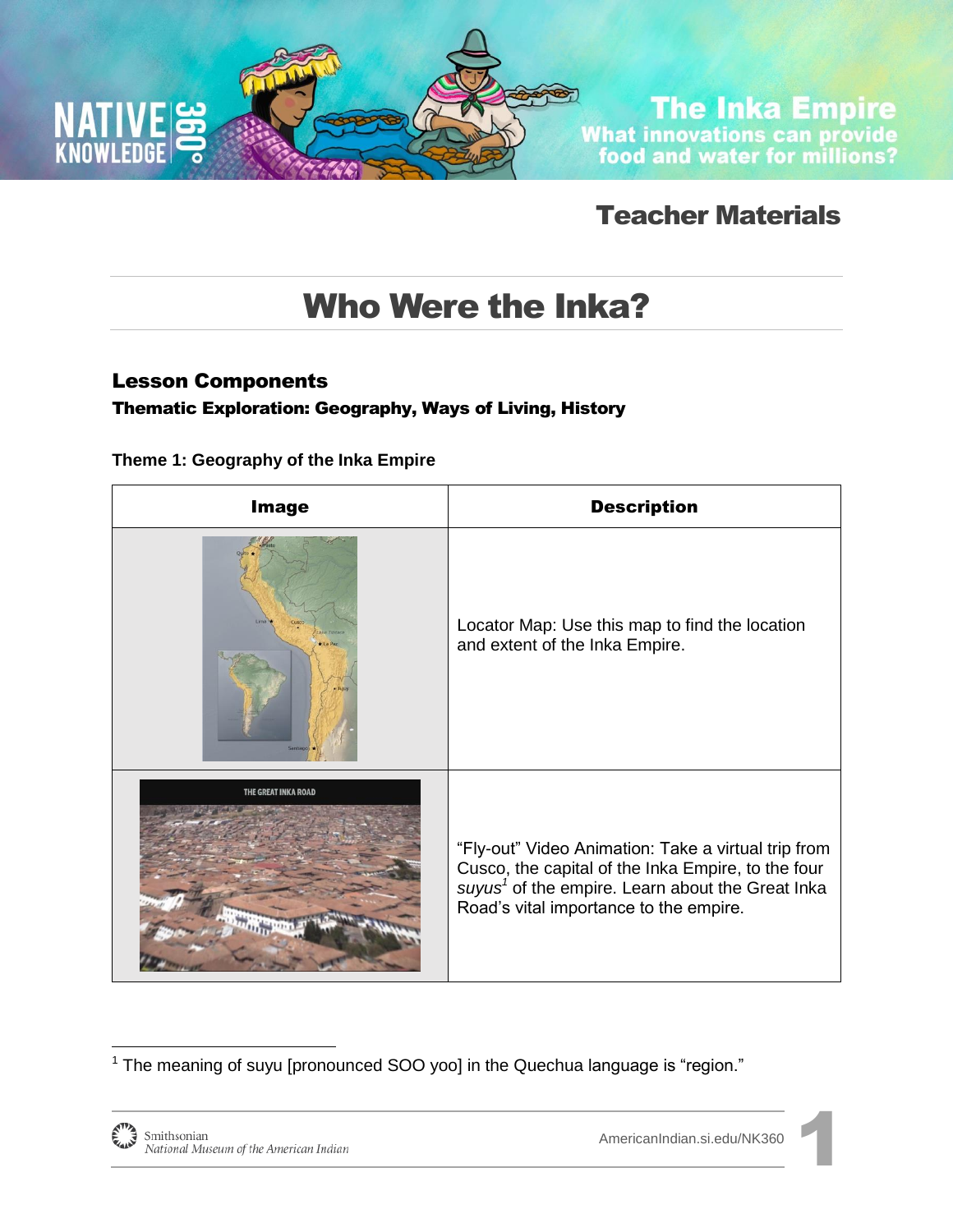

#### **Theme 1: Geography of the Inka Empire**

| <b>Image</b>                                                                                                                                                                                                                                                                                                                                                                                                                                                                               | <b>Description</b>                                                                                                                                           |
|--------------------------------------------------------------------------------------------------------------------------------------------------------------------------------------------------------------------------------------------------------------------------------------------------------------------------------------------------------------------------------------------------------------------------------------------------------------------------------------------|--------------------------------------------------------------------------------------------------------------------------------------------------------------|
| THE FOUR SUYUS<br><b>Tawantinsuyu's Four Suyus</b><br>The Inka called their empire<br>Tawantinsuyu, which means "The Four<br>Regions Together*. Each of the four<br>suyus (regions) had diverse populations,<br>environments, and resources. With its<br>network of roads; stanshouses; religious<br>sites, and administrative stations, the<br>Ohapag Nan integrated the suyus into<br>one empire<br>Select a region to learn more<br>Antisuyu Chinchaysuyu<br>Contisuyu <b>Collasuyu</b> | Interactive Tool with Images: View photo<br>galleries of the Inka Empire. Each of the four<br>suyus had diverse populations, environments,<br>and resources. |

#### **Theme 2: Inka Ways of Living**

| <b>Image</b> | <b>Description</b>                                                                                                                                                                |
|--------------|-----------------------------------------------------------------------------------------------------------------------------------------------------------------------------------|
|              | Inka Origin Story: View a narrated slide show<br>that tells the creation story of the Inka. Look for<br>examples of community values represented in<br>the story.                 |
|              | Inka Astronomy Interactive "Milky Way-The<br>Road in the Sky:" Use this interactive tool to find<br>important Inka constellations that connect to<br>ways of living in the Andes. |



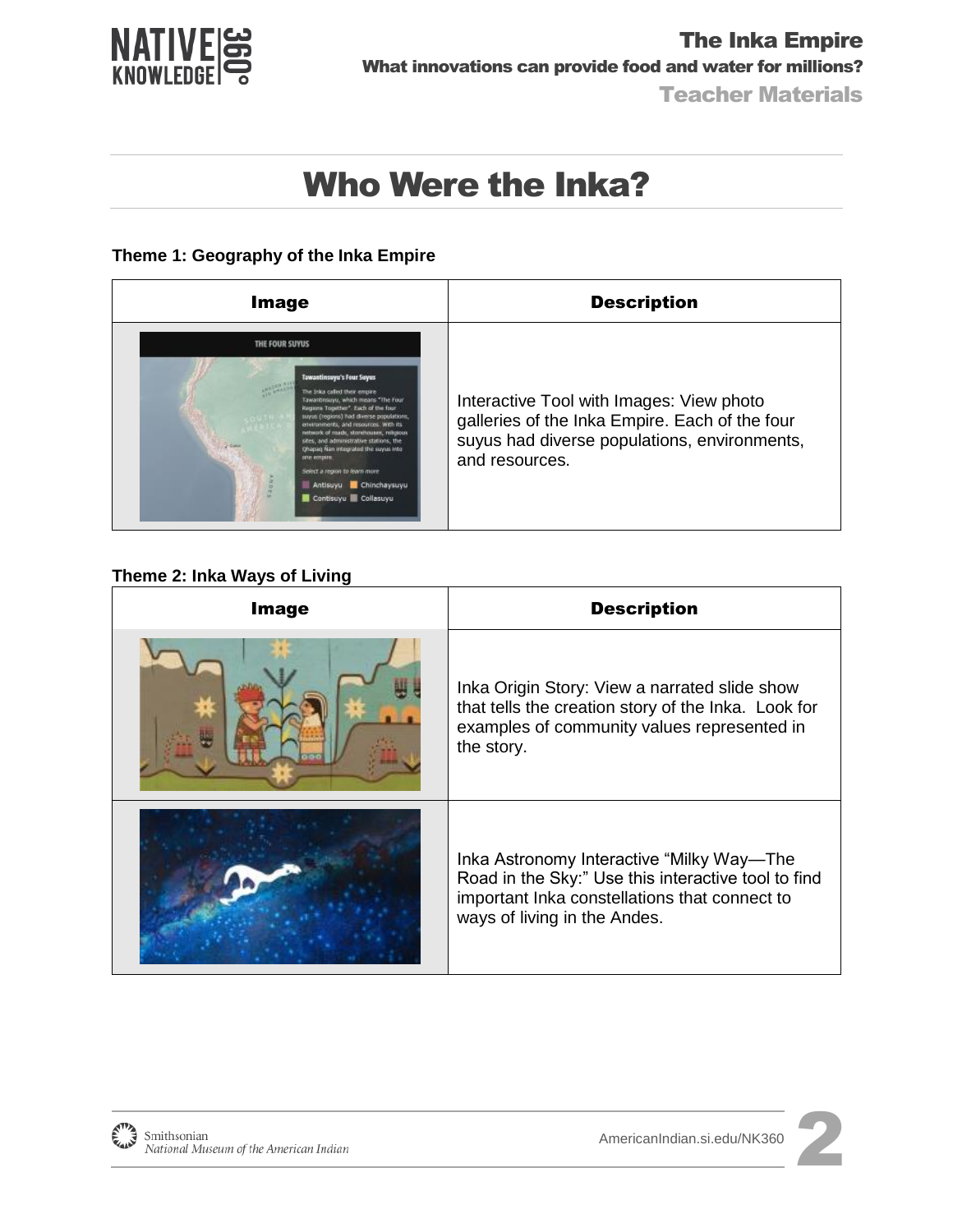

#### **Theme 2: Inka Ways of Living**

| <b>Image</b> | <b>Description</b>                                                                                                                                                              |
|--------------|---------------------------------------------------------------------------------------------------------------------------------------------------------------------------------|
| SESTA CALLE  | Lithographs Slideshow: Explore the detailed<br>drawings of Inka life near the time of the Spanish<br>invasion by the renowned Inka illustrator, Felipe<br>Guaman Poma de Ayala. |

#### **Theme 3: Inka History**

| <b>Image</b>                                                               | <b>Description</b>                                                                                                                                                                                                                                                                        |
|----------------------------------------------------------------------------|-------------------------------------------------------------------------------------------------------------------------------------------------------------------------------------------------------------------------------------------------------------------------------------------|
| <b>ELMOVEMOIMGA</b><br><b>Milled Breakfall</b><br>moine of the first years | Inka Timeline: Investigate images,<br>photographs, and NMAI collection objects<br>that span from ancestor cultures to the<br>present day. Learn about the four Inka<br>ancestor cultures, the Spanish invasion, and<br>how descendant cultures carry on the legacy<br>of the Inka Empire. |

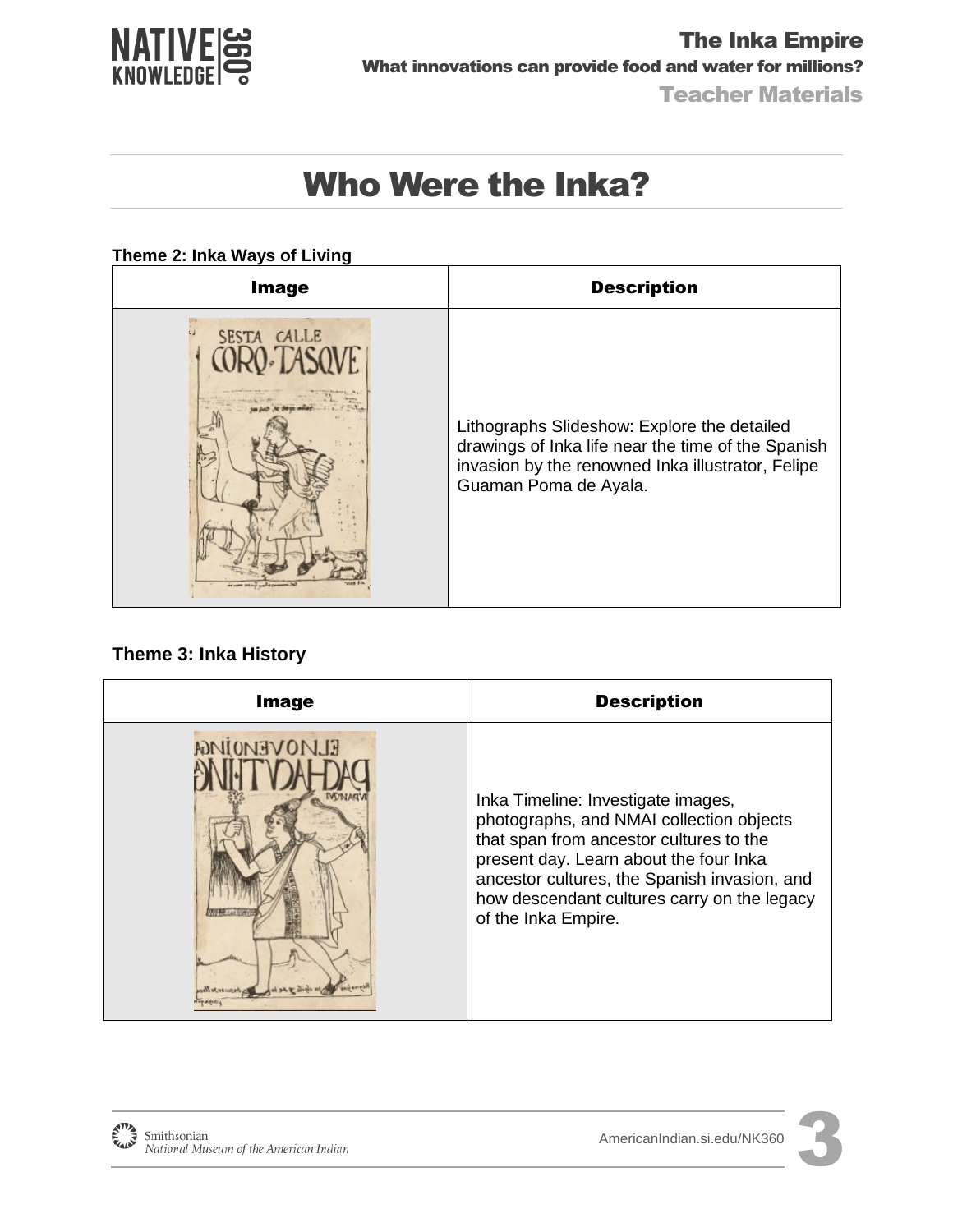

### Additional Sources

- **"The Inka Empire—Tawantinsuyu:"** An essay offering additional background and context.
- **Resistance and Adaptation:** Images, videos, and text showcasing the resiliency of Inka descendant cultures in the Andes today.
- **The Inka Empire's Impact on the World:** Examples of how Inka foods, minerals, medicines, and engineering have affected our world.
- **Inka Innovation in Masonry:** 3D viewer interactives showcasing Inka innovations in stone work.

### Student Worksheet

*[Who Were the Inka?](http://americanindian.si.edu/nk360/inka-water/pdf/Student-Instructions-SQ1-InkaRoad-WaterManagement-ENGLISH.pdf)*

### Connection to the Compelling Question

 The Inka built a sophisticated and vast empire that they called Tawantinsuyu to integrate and support diverse communities in challenging geographical environments. Students learn about the geography, ways of living, and history of the Inka through a thematic exploration that introduces them to the Inka Empire and how innovation was a hallmark of the empire.

### Ideas

#### **Thematic Exploration: Geography, Ways of Living, History**

Students investigate aspects of the Inka Empire through three themes. Consider structuring the investigation as a jigsaw followed by a whole class sharing and discussion of highlights from each theme.

- Groups of 3–6: Each student or student pair is assigned a set of sources.
- Each student or student pair reviews the sources and completes their section of the graphic organizer, *Who Were the Inka?*
- Following the thematic source analysis, lead a whole class sharing and discussion to check for understanding of each thematic element.
- Students work in small groups to complete the remaining sections of the organizer. Each student or student pair shares their findings for the set of sources assigned.
- Individually, students complete the formative task: A written summary of the Inka Empire.